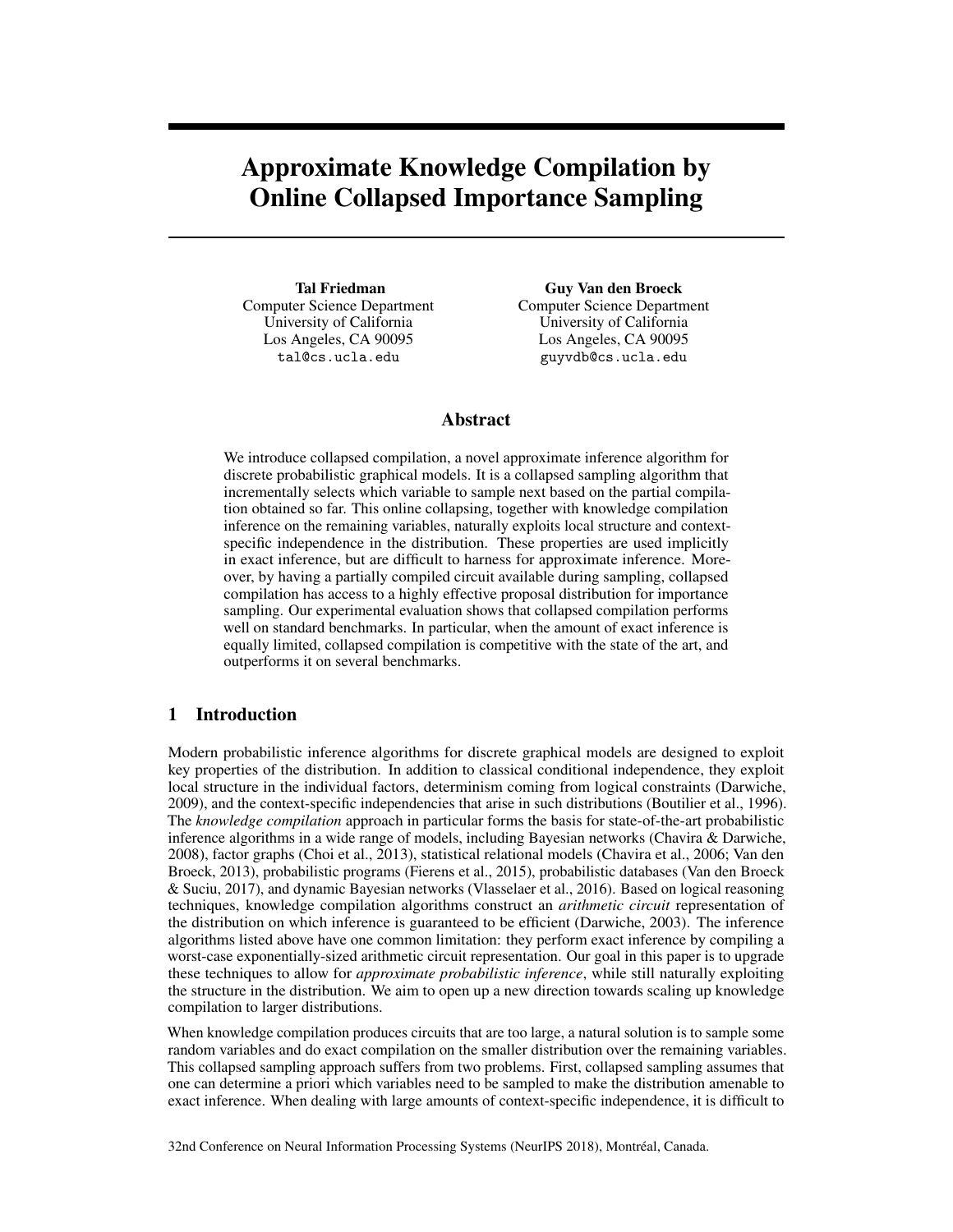find such a set, because the independencies are a function of the particular values that variables get instantiated to. Second, collapsed sampling assumes that one has access to a proposal distribution that determines how to sample each variable, and the success of inference largely depends on the quality of this proposal. In practice, the user often needs to specify the proposal distribution manually, and it is difficult to automatically construct one that is general purpose.

As our first contribution, Section 2 introduces *online collapsed importance sampling*, where the sampler chooses which variable to sample next based on the values sampled for previous variables. This algorithm is a solution to the first problem identified above: based on the context of each individual sample, it allows the sampler to determine which subset of the variables is amenable to exact inference. We show that the sampler corresponds to a classical collapsed importance sampler on an augmented graphical model and prove conditions for it to be asymptotically unbiased.

Section 3 describes our second contribution: a *collapsed compilation* algorithm that maintains a partially-compiled arithmetic circuit during online collapsed importance sampling. This circuit provides a solution to the second problem identified above: it serves as a highly-effective proposal distribution at each step of the algorithm. Moreover, by setting a limit on the circuit size as we compile more factors into the model, we are able to sample exactly as many variables as needed to fit the arithmetic circuit into memory. This allows us to maximize the amount of exact inference performed by the algorithm. Crucially, through online collapsing, the set of collapsed variables changes with every sample, exploiting different independencies in each sample's arithmetic circuit. We provide an open-source Scala implementation of this collapsed compilation algorithm.<sup>1</sup>

Finally, we experimentally validate the performance of collapsed compilation on standard benchmarks. We begin by empirically examining properties of collapsed compilation, to show the value of the proposal distribution and pick apart where performance improvements are coming from. Then, in a setting where the amount of exact inference is fixed, we find that collapsed compilation is competitive with state-of-the-art approximate inference algorithms, outperforming them on several benchmarks.

## 2 Online Collapsed Importance Sampling

We begin with a brief review of collapsed importance sampling, before motivating the need for dynamically selecting which variables to sample. We then demonstrate that we can select variables in an online fashion while maintaining the desired unbiasedness property of the sampler, using an algorithm we call online collapsed importance sampling.

We denote random variables with uppercase letters  $(X)$ , and their instantiation with lowercase letters  $(x)$ . Bold letters denote sets of variables  $(X)$  and their instantiations  $(x)$ . We refer to Koller & Friedman (2009) for notation and formulae related to (collapsed) importance sampling.

#### 2.1 Collapsed Importance Sampling

The basic principle behind collapsed sampling is that we can reduce the variance of an estimator by making part of the inference exact. That is, suppose we partition our variables into two sets:  $\mathbf{X}_{\mathbf{p}}$ , and  $X_d$ . In collapsed importance sampling, the distribution of variables in  $X_p$  will be estimated via importance sampling, while those in  $X_d$  will be estimated by computing exactly  $P(X_d|x_p)$  for each sample  $x_p$ . In particular, suppose we have some function  $f(x)$  where x is a complete instantiation of  $X_p \cup X_d$ , and a proposal distribution *Q* over  $X_p$ . Then we estimate the expectation of *f* by

$$
\hat{\mathbb{E}}(f) = \frac{\sum_{m=1}^{M} w[m] (\mathbb{E}_{P(\mathbf{X}_{\mathbf{d}}|\mathbf{x}_{\mathbf{p}}[m])} [f(\mathbf{x}_{\mathbf{p}}[m], \mathbf{X}_{\mathbf{d}})])}{\sum_{m=1}^{M} w[m]}
$$
(1)

on samples  $\{\mathbf{x_p}[m]\}_{m=1}^M$  drawn from a proposal distribution *Q*. For each sample, we analytically compute the importance weights  $w[m] = \frac{\hat{P}(x_{p}[m])}{Q(x_{p}[m])}$ , and the exact expectation of *f* conditioned on the sample, that is,  $\mathbb{E}_{P(\mathbf{X_d}|\mathbf{x_p}[m])}[f(\mathbf{x_p}[m], \mathbf{X_d})]$ . Due to the properties of importance samplers, the estimator given by (1) is asymptotically unbiased. Moreover, if we compute  $P(\mathbf{x_p}[m])$  exactly rather than the unnormalized  $\hat{P}(\mathbf{x_p}[m])$ , then the estimator is unbiased (Tokdar & Kass, 2010).

<sup>&</sup>lt;sup>1</sup>The code is available at https://github.com/UCLA-StarAI/Collapsed-Compilation. It uses the SDD library for knowledge compilation (Darwiche, 2011) and the Scala interface by Bekker et al. (2015).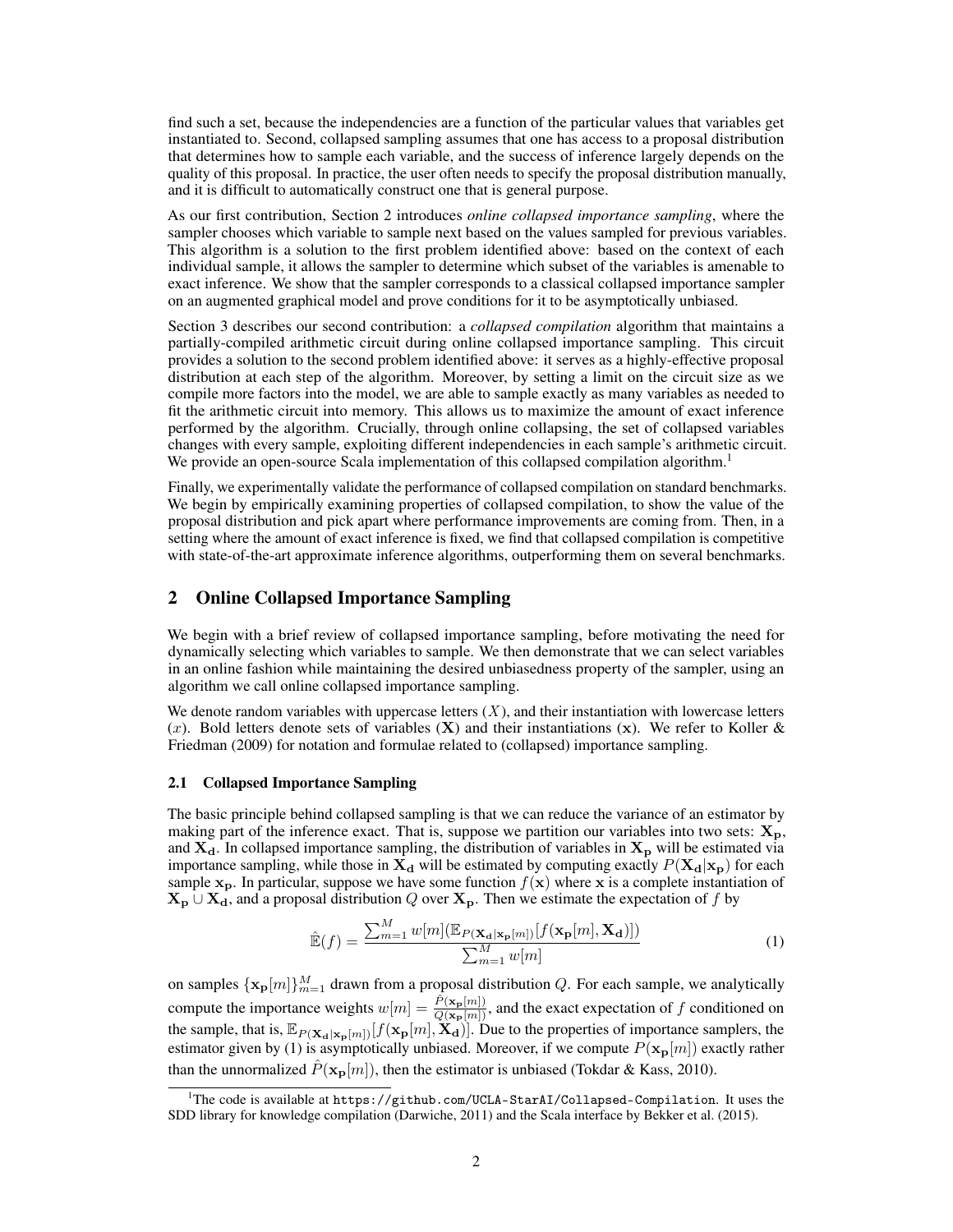

(a) Sampled Friendships (b) Induced Dependencies (c) Induced Network  $G_1$  (d) Induced Network  $G_2$ 

Figure 1: Different samples for **F** can have a large effect on the resulting dependencies between **V**.

### 2.2 Motivation

A critical decision that needs to be made when doing collapsed sampling is selecting a partition – which variables go in  $X_p$  and which go in  $X_d$ . The choice of partition can have a large effect on the quality of the resulting estimator, and the process of choosing such a partition requires expert knowledge. Furthermore, selecting a partition a priori that works well is not always possible, as we will show in the following example. All of this raises the question whether it is possible to choose the partition on the fly for each sample, which we will discuss in Section 2.3.

Suppose we have a group of *n* people, denoted  $1, ..., n$ . For every pair of people  $(i, j)$ ,  $i < j$ , there is a binary variable  $F_{ij}$  indicating whether *i* and *j* are friends. Additionally, we have features  $V_i$  for each person *i*, and  $F_{ij} = 1$  (that is *i*, *j* are friends) implies that  $V_i$  and  $V_j$  are correlated. Suppose we are performing collapsed sampling on the joint distribution over F and V, and that we have already decided to place all friendship indicators  $F_{ij}$  in  $X_p$  to be sampled. Next, we need to decide which variables in V to include in  $X_p$  for the remaining inference problem over  $X_d$  to become tractable. Observe that given a sampled  $\bf{F}$ , due to the independence properties of  $\bf{V}$  relying on  $\bf{F}$ , a graphical model *G* is induced over **V** (see Figures 1a,1b). Moreover, this graphical model can vary greatly between different samples of **F**. For example,  $G_1$  in Figure 1c densely connects  $\{V_1, ..., V_6\}$ making it difficult to perform exact inference. Thus, we will need to sample some variables from this set. However, exact inference over  $\{V_7, ..., V_{10}\}$  is easy. Conversely,  $G_2$  in Figure 1d depicts the opposite scenario:  $\{V_1, \ldots, V_5\}$  forms a tree, which is easy for inference, whereas  $\{V_6, \ldots, V_{10}\}$  is now intractable. It is clearly impossible to choose a small subset of V to sample that fits all cases, thus demonstrating a need for an online variable selection during collapsed sampling.

## 2.3 Algorithm

We now introduce our online collapsed importance sampling algorithm. It decides at sampling time which variables to sample and which to do exact inference on.

To gain an intuition, suppose we are in the standard collapsed importance sampling setting. Rather than sampling an instantiation  $x_p$  jointly from *Q*, we can instead first sample  $x_{p_1} \sim Q(X_{p_1})$ , then  $x_{p_2} \sim Q(X_{p_2} | x_{p_1})$ , and so on using the chain rule of probability. In *online* collapsed importance sampling, rather than deciding  $X_{p_1}, X_{p_2}, X_{p_3}, \ldots$  a priori, we select which variable will be  $X_{p_2}$  based on the previous sampled value  $x_{p_1}$ , we select which will be  $X_{p_3}$  based on  $x_{p_1}$  and  $x_{p_2}$ , and so on.

**Definition 1.** Let y be an instantiation of  $Y \subset X$ . *A* variable selection policy  $\pi$  *takes* **y** *and either stops sampling or returns a distribution over which variable in*  $X \setminus Y$  *should be sampled next.* 

For example, a naive policy could be to select a remaining variable uniformly at random. Once the policy  $\pi$ stops sampling, we are left with an instantiation  $x_p$ and a set of remaining variables  $X_d$ , where both are specific to the choices made for that particular sample.

Algorithm 1 shows more precisely how online collapsed importance sampling generates a single sample, given a full set of variables  $X$ , a variable selection policy  $\pi$ , and proposal distributions  $Q_{X_i|\mathbf{x_p}}$  for any

|                         | <b>Algorithm 1:</b> Online Collapsed IS                                                                   |  |  |  |
|-------------------------|-----------------------------------------------------------------------------------------------------------|--|--|--|
|                         | <b>Input:</b> $X$ : The set of all variables,                                                             |  |  |  |
|                         | $\pi$ : Variable selection policy,                                                                        |  |  |  |
|                         | $Q_{X_i \mathbf{x}_p}$ : Proposal distributions                                                           |  |  |  |
|                         | <b>Result:</b> A sample $(X_d^m, x_p^m, w[m])$                                                            |  |  |  |
|                         | $1 \mathbf{X_D} \leftarrow \{\}$ ; $\mathbf{X_d} \leftarrow \mathbf{X}$                                   |  |  |  |
|                         | 2 while $\pi$ does not stop do                                                                            |  |  |  |
| 3                       | $X_i \sim \pi(\mathbf{x_p})$                                                                              |  |  |  |
| $\overline{\mathbf{4}}$ | $x_i \sim Q_{X_i \mathbf{x_p}}(X_i \mathbf{x_p})$                                                         |  |  |  |
|                         | $\mathbf{s} \quad \mathbf{x_p} \leftarrow \mathbf{x_p} \cup \{x_i\}$                                      |  |  |  |
| 6                       | $X_{\mathbf{d}} \leftarrow X_{\mathbf{d}} \setminus \{X_i\}$                                              |  |  |  |
|                         | 7 return $\left(\mathbf{X_{d}}, \mathbf{x_{p}}, \frac{\hat{P}(\mathbf{x_{p}})}{Q(\mathbf{x_{p}})}\right)$ |  |  |  |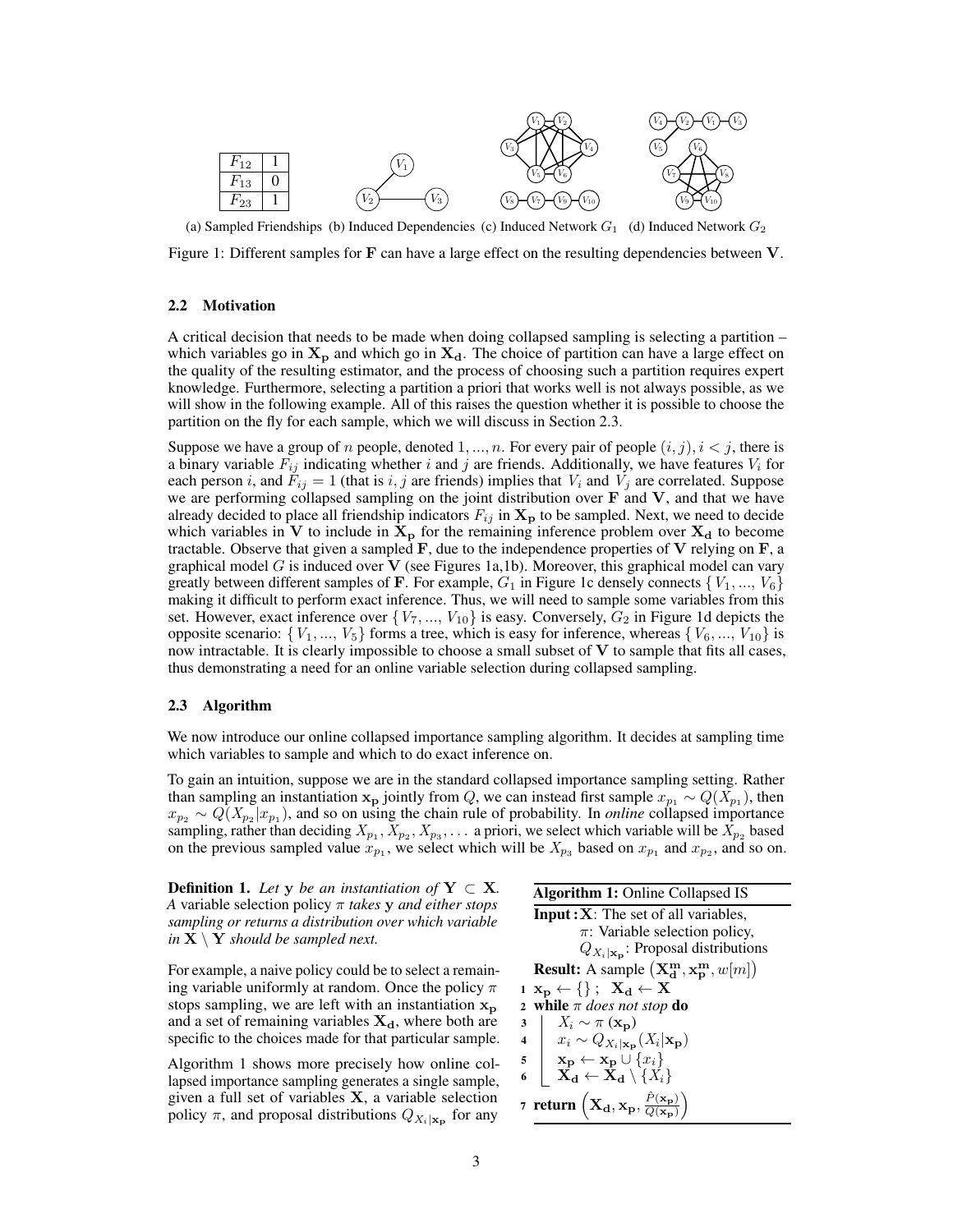choice of  $X_i$  and  $\mathbf{x}_p$ . This sample consists of a set of variables  $\mathbf{X}_d^{\mathbf{m}}$  to do exact inference for, an instantiation of the sampled variables  $x_p^m$ , and the corresponding importance weights  $w[m]$ , all indexed by the sample number  $m$ . Note that  $x_p$  is a set of variables together with their instantiations, while  $X_d$  is just a set of variables. The global joint proposal  $Q(x_p)$ , denoting the probability that Algorithm 1 returns  $x_p$ , is left abstract for now (see Section 2.4.2 for a concrete instance). In general, it is induced by variable selection policy  $\pi$  and the individual local proposals  $Q_{X_i|x_n}$ .

**Definition 2.** *Given M samples*  $\{X_d^m, x_p^m, w[m]\}_{m=1}^M$  *produced by online collapsed importance sampling, the* online collapsed importance sampling estimator *of f is*

$$
\hat{\mathbb{E}}(f) = \frac{\sum_{m=1}^{M} w[m] (\mathbb{E}_{P(\mathbf{X}_{\mathbf{d}}^{\mathbf{m}}|\mathbf{x}_{\mathbf{p}}^{\mathbf{m}})}[f(\mathbf{x}_{\mathbf{p}}^{\mathbf{m}}, \mathbf{X}_{\mathbf{d}}^{\mathbf{m}})])}{\sum_{m=1}^{M} w[m]}.
$$
\n(2)

Note that the only difference compared to Equation 1 is that sets  $X_p^m$  and  $X_d^m$  vary with each sample.

#### 2.4 Analysis

Our algorithm for online collapsed importance sampling raises two questions: does Equation 2 yield unbiased estimates, and how does one compute the proposal  $Q(\mathbf{x_p})$ ? We study both questions next.

#### 2.4.1 Unbiasedness of Estimator

If we let  $\pi$  be a policy that always returns the same variables in the same order, then we recover classical offline collapsed importance sampling - and thus retain all of its properties. In order to make a similar statement for any arbitrary policy  $\pi$ , we will use the augmented factor graph construction presented in Figure 2. Our goal is to reduce online collapsed importance sampling on *F* to a problem of doing offline collapsed importance sampling on *FA*.



Figure 2: Online collapsed sampling corresponds to collapsed sampling on an augmented graph

Intuitively, we add variable  $X_i^*$  to the factor graph, representing a copy variable of  $X_i$ . We design our offline collapsed sampler on augmented graph  $F_A$  such that we are always sampling  $X_i^*$  and computing *X<sup>i</sup>* exactly. To make this possible without actually inferring the entire distribution exactly, we add variable  $S_i$  to the model (also always to be sampled). Each  $S_i$  acts as an indicator for whether  $X_i^*$  and  $X_i$  are constrained to be equal.  $S_i$  can also be thought of as indicating whether or not we are sampling  $X_i$  in our original factor graph  $F$  when doing online collapsed importance sampling. These dependencies are captured in the new factor *fau*. We are now ready to state the following results.

**Theorem 1.** For any factor graph F and its augmented graph  $F_A$ , we have  $\forall$ **x**  $, P_F(\mathbf{x}) = P_{F_A}(\mathbf{x})$ .

Theorem 2. *Let F be a factor graph and let F<sup>A</sup> be its augmented factor graph. The collapsed importance sampling estimator (Eq. 1) with*  $X_p = X^* \cup S$  *and*  $X_d = X$  *on*  $F_A$  *is equivalent to the online collapsed importance sampling estimator (Eq. 2) on F.*

Corollary 1. *The estimator given by Eq. 2 is asymptotically unbiased.*

Proofs and the details of this construction can be found in Appendix A.

#### 2.4.2 Computing the Proposal Distribution

Our next question is how to compute the global joint proposal distribution  $Q(\mathbf{x_p})$ , given that we have variable selection policy  $\pi$  and each local proposal distribution  $Q_{X_i}|_{\mathbf{x}_p}$ . Notice that since these  $Q_{X_i|\mathbf{x}_p}$  are unconstrained and unrelated distributions, the computation is not easy in general. In particular, considering  $|\mathbf{X_p}| = n$  and our previous example of a uniformly random policy  $\pi$ , then for any given instantiation  $x_p$ , there are *n*! different ways  $x_p$  could be sampled by Algorithm 1 – one for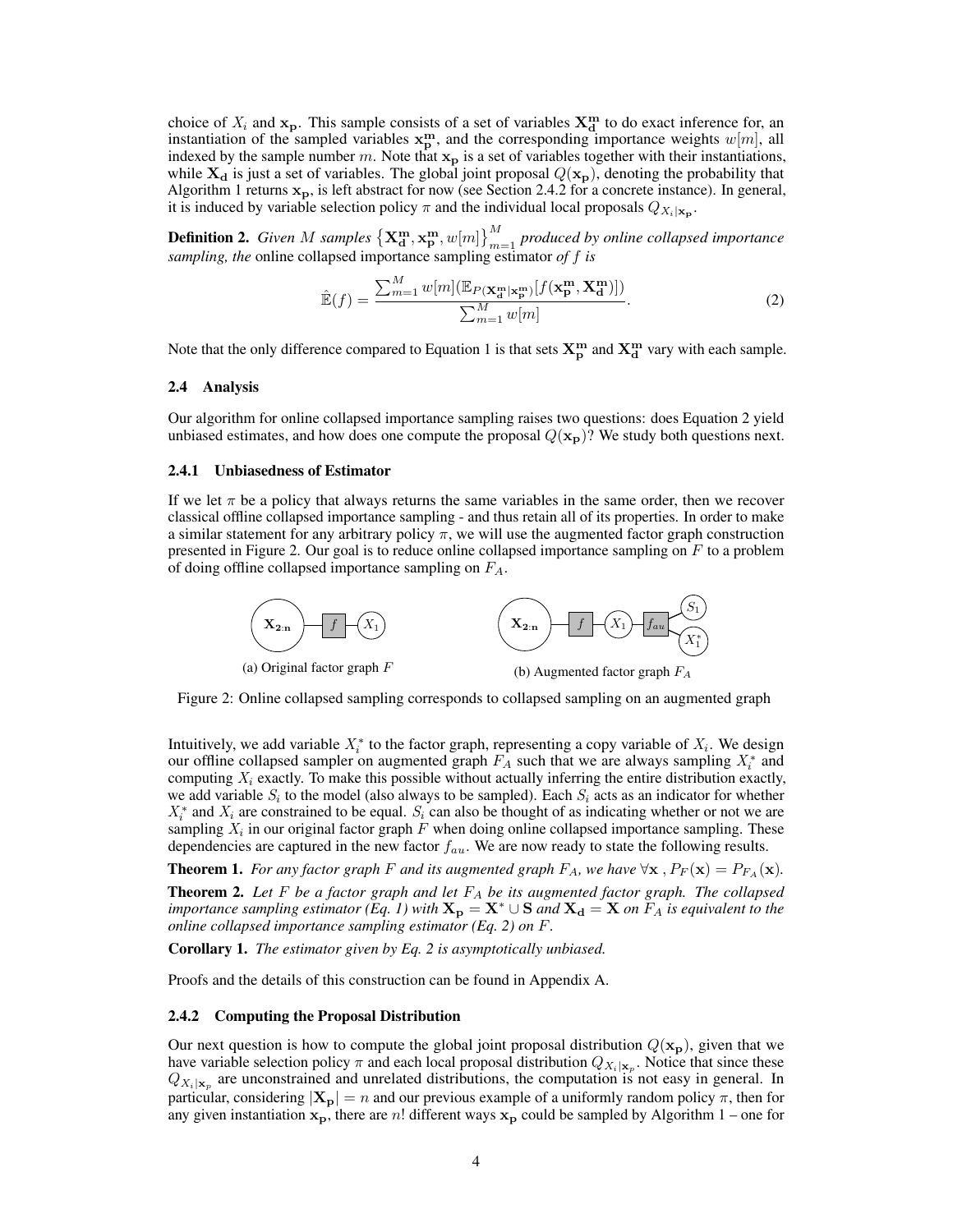

Figure 3: Multiplying Arithmetic Circuits: Factor graph and ACs for individual factors which multiply into a single AC for the joint distribution. Given an AC, inference is tractable by propagating inputs.

each ordering that arrives at  $x_p$ . In this case, computing  $Q(x_p)$  requires summing over exponentially many terms, which is undesirable. Instead, we restrict the variable selection policies we use to the following class.

**Definition 3.** A deterministic *variable selection policy*  $\pi(\mathbf{x}_p)$  *is a function with a range of*  $\mathbf{X} \setminus \mathbf{X_p}$ . **Theorem 3.** *For any sample*  $x_p$  *and deterministic variable selection policy*  $\pi(x_p)$ *, there is exactly one order*  $X_{p_1}, X_{p_2}, \ldots, X_{p_{|\mathbf{X_p}|}}$  *in which the variables*  $\mathbf{X_p}$  *could have been sampled. Therefore, the joint proposal distribution is given by*  $Q(\mathbf{x_p}) = \prod_{i=1}^{|\mathbf{X_p}|} Q_{X_{p_i}|\mathbf{x}_{p_{1:i-1}}}(x_{p_i}|\mathbf{x}_{p_{1:i-1}})$ .

Hence, computing the joint proposal  $Q(\mathbf{x_p})$  becomes easy given a deterministic selection policy  $\pi$ .

# 3 Collapsed Compilation

Online collapsed importance sampling presents us with a powerful technique for adapting to problems traditional collapsed importance sampling may struggle with. However, it also demands we solve several difficult tasks: one needs a good proposal distribution over any subset of variables, an efficient way of exactly computing an expectation given a sample, and an efficient way of finding the true probability of sampled variables. In this section, we introduce collapsed compilation, which tackles all three of these problems at once using techniques from knowledge compilation.

## 3.1 Knowledge Compilation Background

We begin with a short review of how to perform exact inference on a probabilistic graphical model using knowledge compilation to arithmetic circuits (ACs).

Suppose we have a factor graph (Koller & Friedman, 2009) consisting of three binary variables *A*, *B* and *C*, and factors *f*1*, f*<sup>2</sup> as depicted in Figure 3. Each of these factors, as well as their product can be represented as an arithmetic circuit. These circuits have inputs corresponding to variable assignments (e.g., *A* and *¬A*) or constants (e.g., 5). Internal nodes are sums or products. We can encode a complete instantiation of the random variables by setting the corresponding variable assignments to 1 and the opposing assignments to 0. Then, the root of the circuit for a factor evaluates to the value of the factor for that instantiation. However, ACs can also represent products of factors. In that case, the AC's root evaluates to a weight that is the product of factor values. Under factor graph semantics, this weight represents the unnormalized probability of a possible world.

The use of ACs for probabilistic inference stems from two important properties. Product nodes are *decomposable*, meaning that their inputs are disjoint, having no variable inputs in common. Sum nodes are *deterministic*, meaning that for any given complete input assignment to the circuit, at most one of the sum's inputs evaluates to a non-zero value. Because of decomposability, we are able to perform marginal inference on ACs: by setting both assignments for the same variable to 1, we effectively marginalize out that variable. For example, by setting all inputs to 1, the arithmetic circuit evaluates to the sum of weights of all worlds, which is the partition function of the graphical model. We refer to Darwiche (2009) for further details on how to reason with arithmetic circuits.

In practice, arithmetic circuits are often compiled from graphical models by encoding graphical model inference into a logical task called weighted model counting, followed by using Boolean circuit compilation techniques on the weighted model counting problem. We refer to Choi et al. (2013) and Chavira & Darwiche (2008) for details. As our Boolean circuit compilation target, we will use the sentential decision diagram (SDD) (Darwiche, 2011). Given any two SDDs representing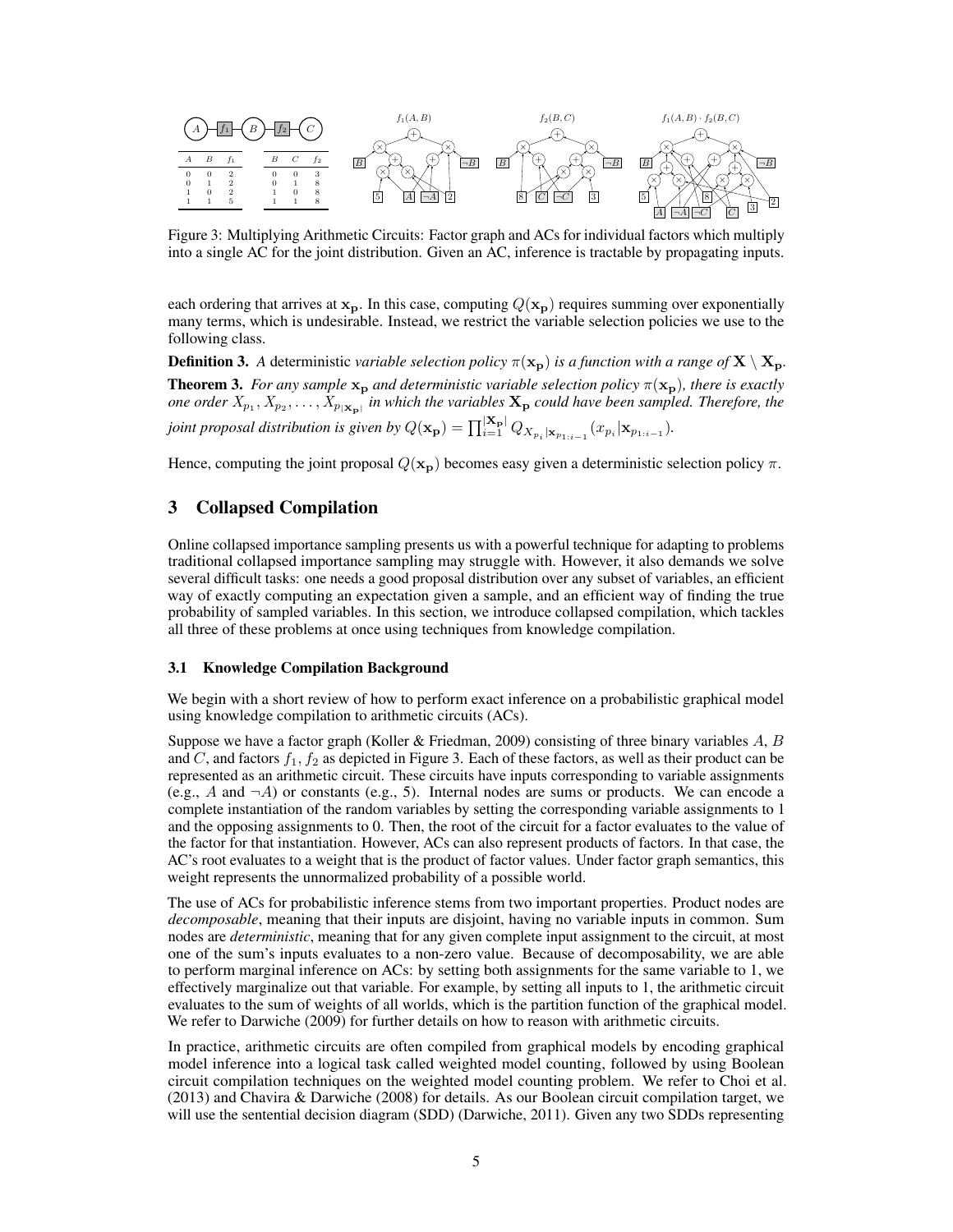factors  $f_1, f_2$ , we can efficiently compute the SDD representing the factor multiplication of  $f_1$  and  $f_2$ , as well as the result of conditioning the factor graph on any instantiation *x*. We call such operations APPLY, and they are the key to using knowledge compilation for doing online collapsed importance sampling. An example of multiplying two arithmetic circuits is depicted in Figure 3.

As a result of SDDs supporting the APPLY operations, we can directly compile graphical models to circuits in a bottom-up manner. Concretely, we start out by compiling each factor into a corresponding SDD representation using the encoding of Choi et al. (2013). Next, these SDDs are multiplied in order to obtain a representation for the entire model. As shown by Choi et al. (2013), this straightforward approach can be used to achieve state-of-the-art exact inference on probabilistic graphical models.

## 3.2 Algorithm

Now that we have proposed online collapsed importance sampling and given background on knowledge compilation, we are ready to introduce collapsed compilation, an algorithm that uses knowledge compilation to do online collapsed importance sampling.

Collapsed compilation begins by multiplying factors represented as SDDs. When the resulting SDD becomes too large, we invoke online collapsed importance sampling to instantiate one of the variables. On the arithmetic circuit representation, sampling a variable replaces one input by 1 and the other by 0. This conditioning operation allows us to simplify the SDD until it is sufficiently small again. At the end, the sampled variables form  $x_p$ , and the variables remaining in the SDD form  $X_d$ .

Concretely, collapsed compilation repeatedly performs a few simple steps, following Algorithm 1:

- 1. Choose an order, and begin multiplying compiled factors into the current SDD until the size limit is reached.
- 2. Select a variable *X* using the given policy  $\pi$ .
- 3. Sample *X* according to its marginal probability in the current SDD, corresponding to the partially compiled factor graph conditioned on prior instantiations.
- 4. Condition the SDD on the sampled value for *X* .

We are taking advantage of knowledge compilation in a few subtle ways. First, to obtain the importance weights, we compute the partition function on the final resulting circuit, which corresponds to the unnormalized probability of all sampled variables, that is,  $\hat{P}(\mathbf{x_p})$  in Algorithm 1. Second, Step 3 presents a non-trivial and effective proposal distribution, which due to the properties of SDDs is efficient to compute in the size of the circuit. Third, all APPLY operations on SDDs can be performed tractably (Van den Broeck & Darwiche, 2015), which allows us to multiply factors and condition SDDs on sampled instantiations.

The full technical description and implementation details can be found in Appendix B and C.

# 4 Experimental Evaluation

Data & Evaluation Criteria To empirically investigate collapsed compilation, we evaluate the performance of estimating a single marginal on a series of commonly used graphical models. Each model is followed in parentheses by its number of random variable nodes and factors.

From the 2014 UAI inference competition, we evaluate on linkage(1077,1077), Grids(100,300), DBN(40, 440), and Segmentation(228,845) problem instances. From the 2008 UAI inference competition, we use two semi-deterministic grid instances, 50-20(400, 400) and 75-26(676, 676). Here the first number indicates the percentage of factor entries that are deterministic, and the second indicates the size of the grid. Finally, we generated a randomized frustrated Ising model on a 16x16 grid, frust16(256, 480). Beyond these seven benchmarks, we experimented on ten additional standard benchmarks. Because those were either too easy (showing no difference between collapsed compilation and the baselines), or similar to other benchmarks, we do not report on them here.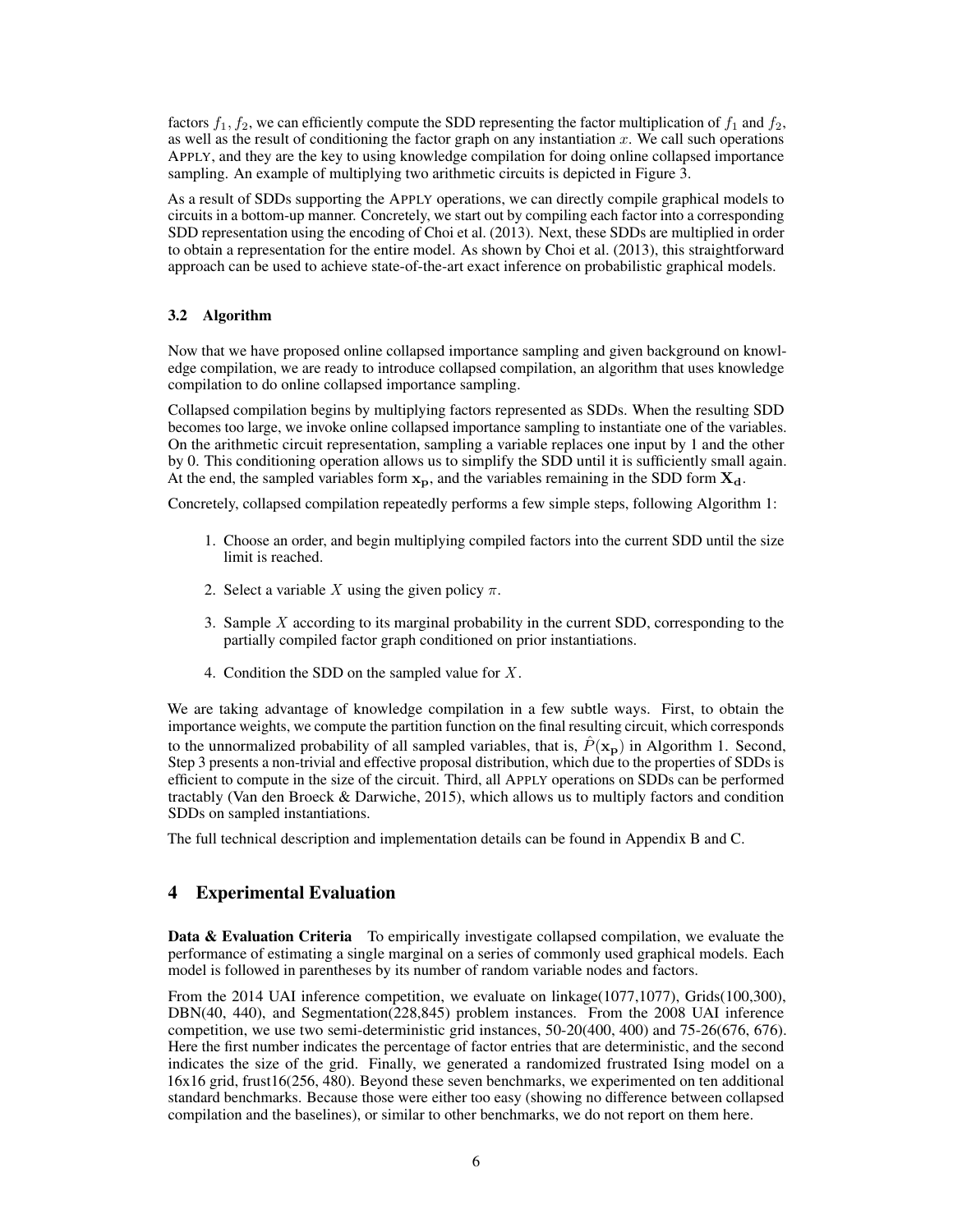For evaluation, we run all sampling-based methods 5 times for 1 hour each. We report the median Hellinger distance across all runs, which for discrete distributions *P* and *Q* is given by

$$
H(P,Q) = \frac{1}{\sqrt{2}} \sqrt{\sum_{i=1}^{k} (\sqrt{p_i} - \sqrt{q_i})^2}.
$$

Compilation Order Once we have compiled an SDD for each factor in the graphical model, collapsed compilation requires us to choose in which order to multiply these SDDs. We look at two orders: BFS and revBFS. The first begins from the marginal query variable, and compiles outwards in a breadth-first order. The second does the same, but in exactly the opposite order arriving at the query variable last.

Variable Selection Policies We evaluate three variable selection policies:

The first policy RBVar explores the idea of picking the variable that least increases the Rao-Blackwell variance of the query (Darwiche, 2009). For a given query  $\alpha$ , to select our next variable from **X**, we use  $\arg\min_{X \in \mathbf{X}} \sum_{x} P(\alpha|X)^2 P(X)$ . This quantity can be computed in time linear in the size of the current SDD.

The next policy we look at is MinEnt, which selects the variable with the smallest entropy. Intuitively, this is selecting the variable for which sampling assumes the least amount of unknown information.

Finally, we examine a graph-based policy FD (FrontierDistance). At any given point in our compilation we have some frontier  $\mathcal F$ , which is the set of variables that have some but not all factors included in the current SDD. Then we select the variable in our current SDD that is, on the graph of our model, closest to the "center" induced by *F*. That is, we use  $\operatorname{argmin}_{X \in \mathbf{X}} \max_{F \in \mathcal{F}} \operatorname{distance}(X, F)$ .

In our experiments, policy RBVar is used with the compilation order BFS, while policies MinEnt and FrontierDist are used with order RevBFS.

# 4.1 Understanding Collapsed Compilation

We begin our evaluation with experiments designed to shed some light on different components involved in collapsed compilation. First, we evaluate our choice in proposal distribution by comparison to marginal-based proposals. Then, we examine the effects of setting different size thresholds for compilation on the overall performance, as well as the sample count and quality.

Evaluating the Proposal Distribution Selecting an effective proposal distribution is key to successfully using importance sampling estimation (Tokdar & Kass, 2010). As discussed in Section 3, one requirement of online collapsed importance sampling is that we must provide a proposal distribution over any subset of variables, which in general is challenging.

To evaluate the quality of collapsed compilation's proposal distribution, we compare it to using marginal-based proposals, and highlight the problem with such proposals. First, we compare to a dummy uniform proposal. Second, we compare to a proposal that uses the true marginals for each variable. Experiments on the 50-20 benchmark are shown in Table 1a. Note that these experiments were run for 3 hours rather than 1 hour, so the numbers can not be compared exactly to other tables.

Particularly with policies FrontierDist and MinEnt, the results underline the effectiveness of collapsed compilation's proposal distribution over baselines. This is the effect of conditioning – even sampling from the true posterior marginals does not work very well, due to the missed correlation between variables. Since we are already conditioning for our partial exact inference, collapsed compilation's proposal distribution is providing this improvement for very little added cost.

Choosing a Size Threshold A second requirement for collapsed compilation is to set a size threshold for the circuit being maintained. Setting the threshold to be infinity leaves us with exact inference which is in general intractable, while setting the threshold to zero leaves us with importance sampling using what is likely a poor proposal distribution (since we can only consider one factor at a time). Clearly, the optimal choice finds a trade-off between these two considerations.

Using benchmark 50-20 again, we compare the performance on three different settings for the circuit size threshold: 10,000, 100,000, and 1,000,000. Table 1b shows that generally, 100k gives the best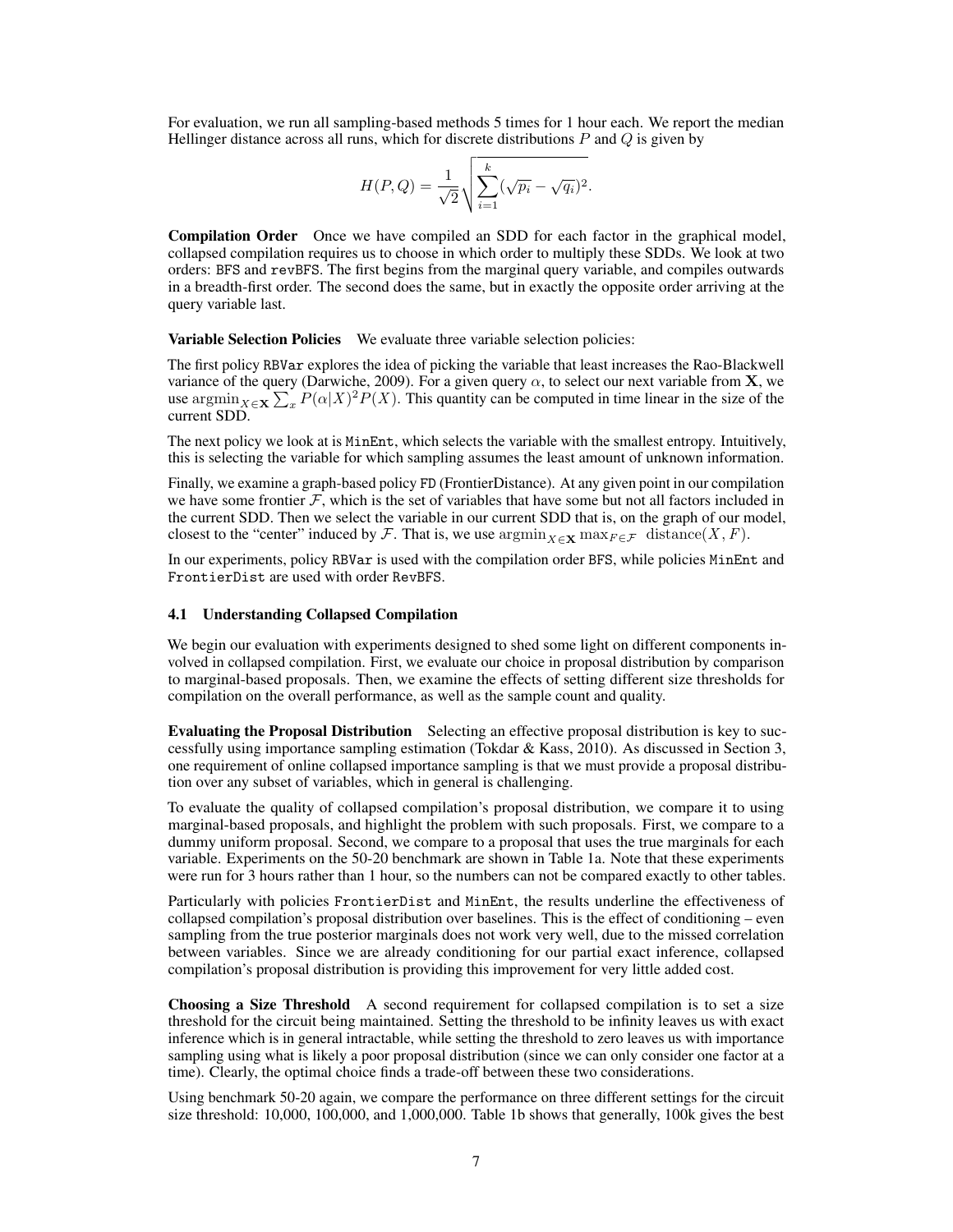Table 1: Internal comparisons for collapsed compilation. Values represent Hellinger distances.

(a) Comparison of proposal distributions

| Policy | Dummy   True                      |                                   | ∣ SDD |
|--------|-----------------------------------|-----------------------------------|-------|
| FD     |                                   | $2.37e-4$   $1.77e-4$   $3.72e-7$ |       |
| MinEnt | $ 3.29e-4 $                       | $1.31e-3$   2.10e-8               |       |
| RBVar  | $5.81e-3$   $5.71e-3$   $7.34e-3$ |                                   |       |

(b) Comparison of size thresholds

| Policy | 10k                   | 100k                              | 1 <sub>m</sub> |
|--------|-----------------------|-----------------------------------|----------------|
| FD.    |                       | $7.33e-5$   $9.77e-6$   $7.53e-6$ |                |
| MinEnt | $1.44e-3$   $1.50e-5$ |                                   | $ 8.07e-4$     |
| RBVar  |                       | $2.96e-2$   $2.66e-2$   $8.81e-3$ |                |

(c) Comparison of size thresholds (50 samples)

| Policy | 10k         | 100k                              | 1 <sub>m</sub> |
|--------|-------------|-----------------------------------|----------------|
| FD     | $1.63e - 3$ | $1.5.08e - 7$                     | $1.27e{-}6$    |
| MinEnt | $1.69e - 2$ | $1.84e{-}6$                       | $7.24e{-}6$    |
| RBVar  |             | $1.94e-2$   $1.52e-1$   $3.07e-2$ |                |

<sup>(</sup>d) Number of samples taken in 1 hour by size

| Size Threshold                   | 10k | 100k | $\perp$ 1m |
|----------------------------------|-----|------|------------|
| Number of Samples   561.3   33.5 |     |      | 4.7        |

performance, but the results are often similar. To further investigate this, Table 1c and Table 1d show performance with exactly 50 samples for each size, and number of samples per hour respectively. This is more informative as to why 100k gave the best performance - there is a massive difference in performance for a fixed number of samples between 10k and 100k or 1m. The gap between 100k and 1m is quite small, so as a result the increased number of samples for 100k leads to better performance. Intuitively, this is due to the nature of exact circuit compilation, where at a certain size point of compilation you enter an exponential regime. Ideally, we would like to stop compiling right before we reach that point. Thus, we proceed with 100k as our size-threshold setting for further experiments.

#### 4.2 Memory-Constrained Comparison

In this section, we compare collapsed compilation to two related state-of-the-art methods: edgedeletion belief propagation (EDBP) (Choi & Darwiche, 2006), and IJGP-Samplesearch (SS) (Gogate & Dechter, 2011). Generally, for example in past UAI probabilistic inference competitions, comparing methods in this space involves a fixed amount of time and memory being given to each tool. The results are then directly compared to determine the empirically best performing algorithm. While this is certainly a useful metric, it is highly dependent on efficiency of implementation, and moreover does not provide as good of an understanding of the effects of being allowed to do more or less exact inference. To give more informative results, in addition to a time limit, we restrict our comparison at the algorithmic level, by controlling for the level of exact inference being performed.

Edge-Deletion Belief Propagation EDBP performs approximate inference by increasingly running more exact junction tree inference, and approximating the rest via belief propagation (Choi  $\&$ Darwiche, 2006; Choi et al., 2005). To constrain EDBP, we limit the corresponding circuit size for the junction tree used. In our experiments we set these limits at 100,000 and 1,000,000.

IJGP-Samplesearch IJGP-Samplesearch (SS) is an importance sampler augmented with constraint satisfaction search (Gogate & Dechter, 2011, 2007). It uses iterative join-graph propagation (Dechter et al., 2002) together with *w*-cutset sampling (Bidyuk & Dechter, 2007) to form a proposal, and then uses search to ensure that no samples are rejected. To constrain SS, we limit treewidth *w* at either 15, 12, or 10. For reference, a circuit of size 100,000 corresponds to a treewidth between 10 and 12.

Appendix D describes both baselines as well as the experimental setup in further detail.

### 4.2.1 Discussion

Table 2 shows the experimental results for this setting. Overall, we have found that when restricting all methods to only do a fixed amount of exact inference, collapsed compilation has similar performance to both Samplesearch and EDBP. Furthermore, given a good choice of variable selection policy, it can often perform better. In particular, we highlight DBN, where we see that collapsed compilation with the RBVar or MinEnt policies is the only method that manages to achieve reasonable approximate inference. This follows the intuition discussed in Section 2.2: a good choice of a few variables in a densely connected model can lead to relatively easy exact inference for a large chunk of the model.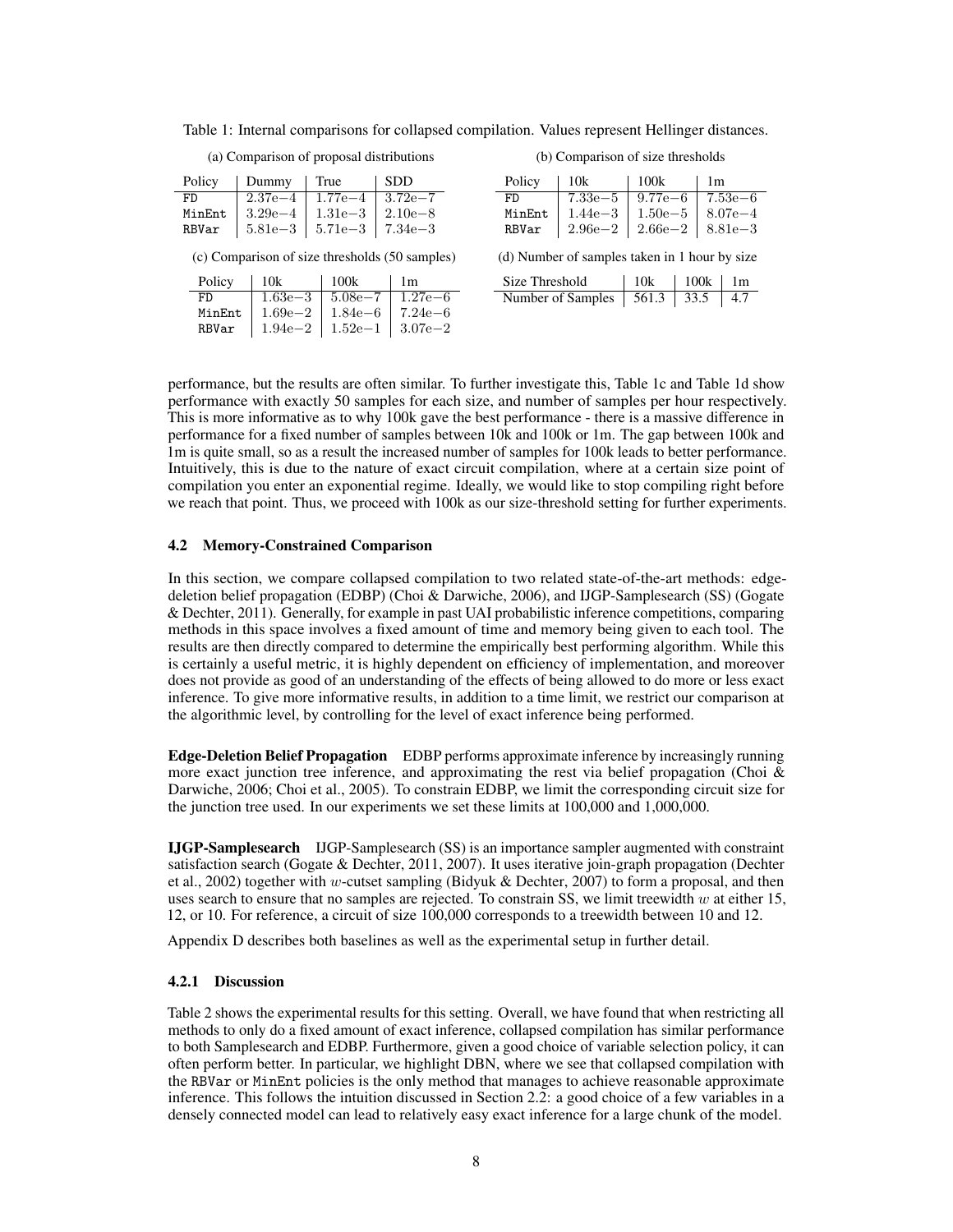| Method      | $50-20$     | 75-26       | <b>DBN</b>  | Grids       | Segment     | linkage     | frust       |
|-------------|-------------|-------------|-------------|-------------|-------------|-------------|-------------|
| $EDBP-100k$ | $2.19e - 3$ | $3.17e - 5$ | $6.39e-1$   | $1.24e - 3$ | $1.63e{-}6$ | $6.54e - 8$ | $4.73e - 3$ |
| $EDBP-1m$   | $7.40e - 7$ | $2.21e-4$   | $6.39e-1$   | $1.98e - 7$ | $1.93e - 7$ | $5.98e - 8$ | $4.73e - 3$ |
| $SS-10$     | $2.51e - 2$ | $2.22e - 3$ | $6.37e - 1$ | $3.10e-1$   | $3.11e - 7$ | $4.93e - 2$ | $1.05e - 2$ |
| $SS-12$     | $6.96e - 3$ | $1.02e - 3$ | $6.27e - 1$ | $2.48e - 1$ | $3.11e - 7$ | $1.10e - 3$ | $5.27e - 4$ |
| $SS-15$     | $9.09e{-}6$ | $1.09e - 4$ | (Exact)     | $8.74e - 4$ | $3.11e - 7$ | $4.06e - 6$ | $6.23e - 3$ |
| FD.         | $9.77e - 6$ | $1.87e - 3$ | $1.24e - 1$ | $1.98e - 4$ | $6.00e - 8$ | $5.99e{-}6$ | $5.96e - 6$ |
| MinEnt      | $1.50e{-5}$ | $3.29e - 2$ | $1.83e - 2$ | $3.61e - 3$ | $3.40e - 7$ | $6.16e - 5$ | $3.10e - 2$ |
| RBVar       | $2.66e - 2$ | $4.39e-1$   | $6.27e - 3$ | $1.20e-1$   | $3.01e - 7$ | $2.02e - 2$ | $2.30e - 3$ |

Table 2: Hellinger distances across methods with internal treewidth and size bounds

Another factor differentiating collapsed compilation from both EDBP and Samplesearch is the lack of reliance on some type of belief propagation algorithm. Loopy belief propagation is a cornerstone of approximate inference in graphical models, but it is known to have problems converging to a good approximation on certain classes of models (Murphy et al., 1999). The problem instance frust16 is one such example – it is an Ising model with spins set up such that potentials can form loops, and the performance of both EDBP and Samplesearch highlights these issues.

#### 4.3 Probabilistic Program Inference

As an additional point of comparison, we introduce a new type of benchmark. We use the probabilistic logic programming language ProbLog (De Raedt & Kimmig, 2015) to model a graph with probabilistic edges, and then query for the probability of two nodes being connected. This problem presents a unique challenge, as every non-unary factor is deterministic.

| Method    | Prob <sub>12</sub> |
|-----------|--------------------|
| $EDBP-1m$ | $3.18e - 1$        |
| $SS-15$   | $3.87e - 3$        |
| FD        | $1.50e - 3$        |

Table 3 shows the results for this benchmark, with the underlying graph being a 12x12 grid. We see that EDBP struggles here due to the large number of deterministic factors, which stop belief propagation Table 3: Hellinger distances for ProbLog benchmark

from converging in the allowed number of iterations. Samplesearch and collapsed compilation show similarly decent results, but interestingly they are not happening for the same reason. To contextualize this discussion, consider the stability of each method. Collapsed compilation draws far fewer samples than SS – some of this is made up for by how powerful collapsing is as a variance reduction technique, but it is indeed less stable than SS. For this particular instance, we found that while different runs for collapsed compilation tended to give different marginals fairly near the true value, SS consistently gave the same incorrect marginal. This suggests that if we ran each algorithm until convergence, collapsed compilation would tend toward the correct solution, while SS would not, and appears to have a bias on this benchmark.

# 5 Related Work and Conclusions

We have presented online collapsed importance sampling, an asymptotically unbiased estimator that allows for doing collapsed importance sampling without choosing which variables to collapse a priori. Using techniques from knowledge compilation, we developed collapsed compilation, an implementation of online collapsed importance sampling that draws its proposal distribution from partial compilations of the distribution, and naturally exploits structure in the distribution.

In related work, Lowd & Domingos (2010) study arithmetic circuits as a variational approximation of graphical models. Approximate compilation has been used for inference in probabilistic (logic) programs (Vlasselaer et al., 2015). Other approximate inference algorithms that exploit local structure include samplesearch and the family of universal hashing algorithms (Ermon et al., 2013; Chakraborty et al., 2014). Finally, collapsed compilation can be viewed as an approximate knowledge compilation method: each drawn sample presents a partial knowledge base along with the corresponding correction weight. This means that it can be used to approximate any query which can be performed efficiently on an SDD – for example the most probable explanation (MPE) query (Chan & Darwiche, 2006; Choi & Darwiche, 2017). We leave this as an interesting direction for future work.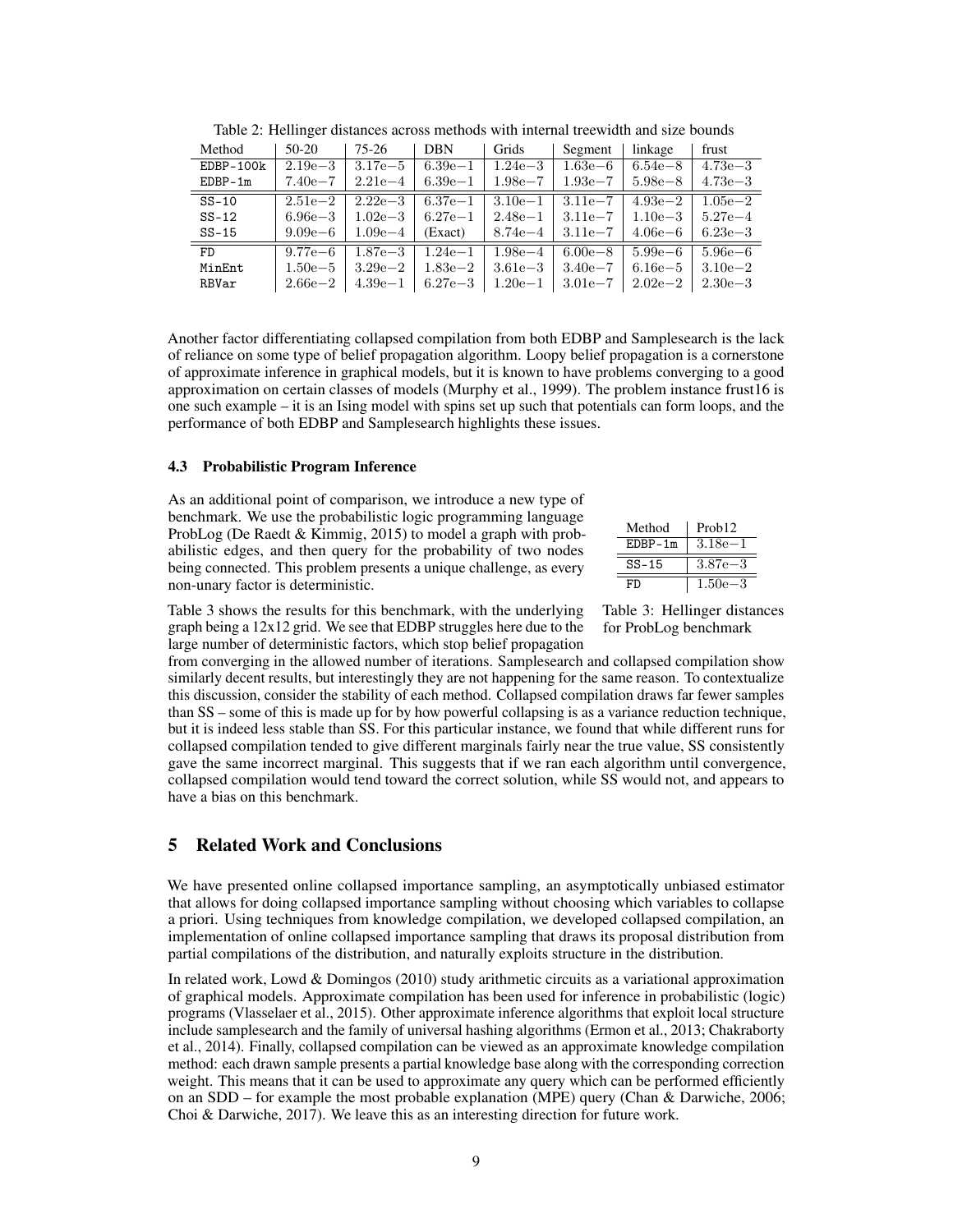#### Acknowledgements

We thank Jonas Vlasselaer and Wannes Meert for initial discussions. Additionally, we thank Arthur Choi, Yujia Shen, Steven Holtzen, and YooJung Choi for helpful feedback. This work is partially supported by a gift from Intel, NSF grants #IIS-1657613, #IIS-1633857, #CCF-1837129, and DARPA XAI grant #N66001-17-2-4032.

## References

- Bekker, Jessa, Davis, Jesse, Choi, Arthur, Darwiche, Adnan, and Van den Broeck, Guy. Tractable learning for complex probability queries. In *Advances in Neural Information Processing Systems*, pp. 2242–2250, 2015.
- Bidyuk, Bozhena and Dechter, Rina. Cutset sampling for Bayesian networks. *Journal of Artificial Intelligence Research (JAIR)*, 28:1–48, 2007.
- Boutilier, Craig, Friedman, Nir, Goldszmidt, Moises, and Koller, Daphne. Context-specific independence in Bayesian networks. In *Proceedings of UAI*, pp. 115–123, 1996.
- Chakraborty, Supratik, Fremont, Daniel J, Meel, Kuldeep S, Seshia, Sanjit A, and Vardi, Moshe Y. Distribution-aware sampling and weighted model counting for sat. In *Proceedings of AAAI*, volume 14, pp. 1722–1730, 2014.
- Chan, Hei and Darwiche, Adnan. On the Robustness of Most Probable Explanations. In *Proceedings of UAI*, pp. 63–71, Arlington, Virginia, United States, 2006. AUAI Press.
- Chavira, Mark and Darwiche, Adnan. On probabilistic inference by weighted model counting. *Artificial Intelligence*, 172:772–799, 2008.
- Chavira, Mark, Darwiche, Adnan, and Jaeger, Manfred. Compiling relational Bayesian networks for exact inference. *IJAR*, 42(1-2):4–20, 2006.
- Choi, Arthur and Darwiche, Adnan. An edge deletion semantics for belief propagation and its practical impact on approximation quality. In *Proceedings of AAAI*, volume 21, pp. 1107, 2006.
- Choi, Arthur and Darwiche, Adnan. On relaxing determinism in arithmetic circuits. In *ICML*, 2017.
- Choi, Arthur, Chan, Hei, and Darwiche, Adnan. On Bayesian network approximation by edge deletion. In *Proceedings of the Twenty-First Conference on Uncertainty in Artificial Intelligence*, pp. 128–135, Arlington, Virginia, United States, 2005. AUAI Press. ISBN 0-9749039-1-4.
- Choi, Arthur, Kisa, Doga, and Darwiche, Adnan. Compiling Probabilistic Graphical Models Using Sentential Decision Diagrams. In *ECSQARU*, 2013.
- Darwiche, Adnan. Compiling Knowledge into Decomposable Negation Normal Form. In *Proceedings of IJCAI*, 1999.
- Darwiche, Adnan. Decomposable negation normal form. *J. ACM*, 48:608–647, 2001.
- Darwiche, Adnan. A Differential Approach to Inference in Bayesian Networks. *J. ACM*, 50(3): 280–305, May 2003. ISSN 0004-5411.
- Darwiche, Adnan. Modeling and reasoning with Bayesian networks. Cambridge University Press, 2009.
- Darwiche, Adnan. SDD: A New Canonical Representation of Propositional Knowledge Bases. In *Proceedings of IJCAI*, 2011.
- De Raedt, Luc and Kimmig, Angelika. Probabilistic (logic) programming concepts. *Machine Learning*, 100(1):5–47, 2015.
- Dechter, Rina, Kask, Kalev, and Mateescu, Robert. Iterative join-graph propagation. In *Proceedings of the Eighteenth conference on Uncertainty in artificial intelligence*, pp. 128–136. Morgan Kaufmann Publishers Inc., 2002.